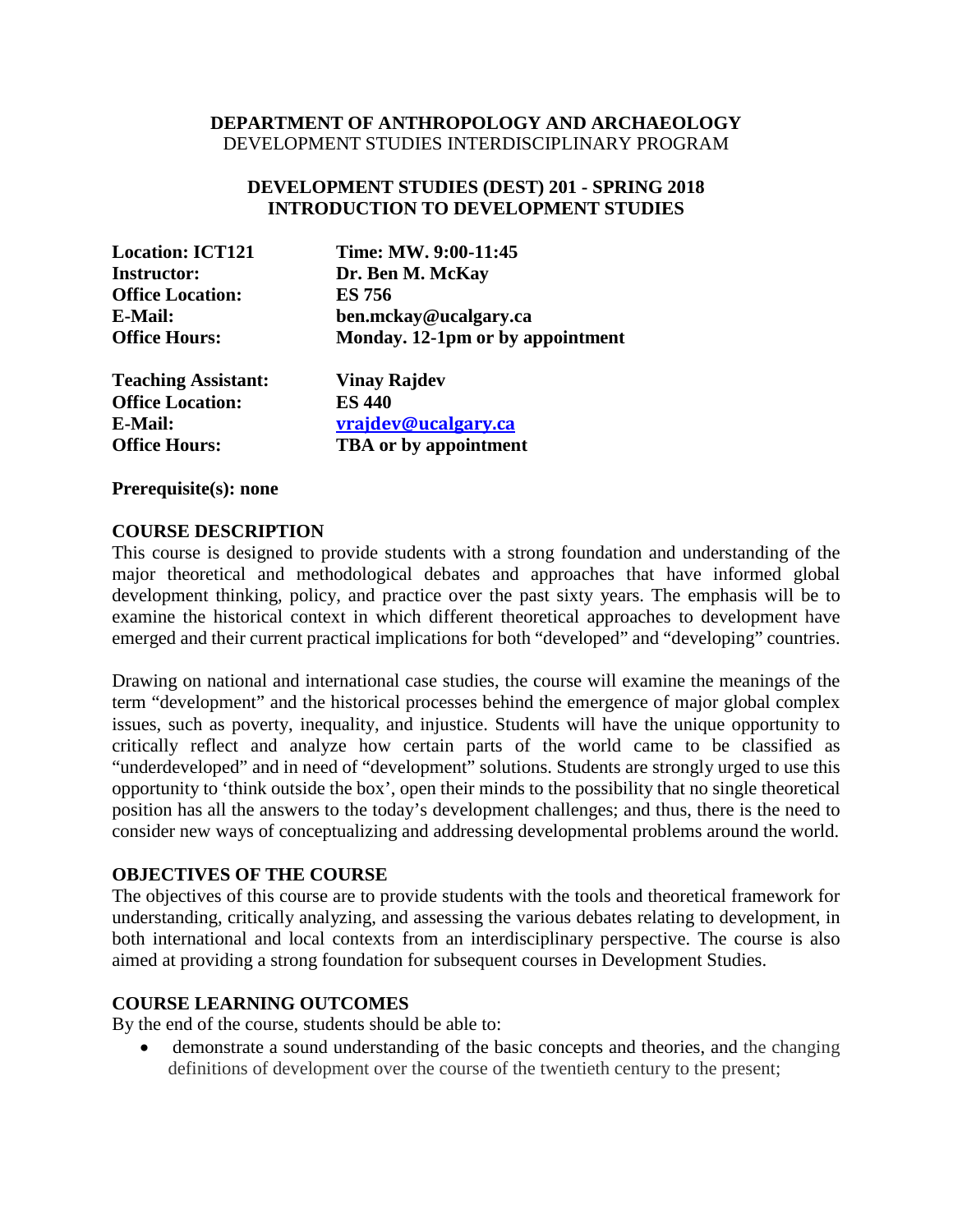- critically evaluate and assess the strengths and weaknesses of the main concepts and theories that have informed past and current development practices at both international and local contexts from an interdisciplinary perspective;
- demonstrate a critical understanding of how individual identities, global processes, and experiences shape societal problems (e.g. poverty, injustice, and environmental crises), and create challenges to, and opportunities for development;
- Understand the different roles of development actors, and the debates about their role and impact.

# **TEXTBOOKS AND READINGS:**

Haslam, P.A. Schafer, J., and Beaudet P. (2017, eds.). *Introduction to International Development: Approaches, Actors and Issues.* 3rd Edition. Oxford: Oxford University Press.

# **ADDITIONAL RECOMMENDED BOOKS**

- Veltmeyer, H. and Bowles, P. (2018) *The Essential Guide to Critical Development Studies*. New York: Routledge.
- Desai, V. and Potter, R.B. (2002, eds.). *The Companion to Development. Third edition.*  New York: Routledge.

# **USEFUL RESOURCES (JOURNALS, PERIODICALS, ANNUALS, DATABASES, & WEB SOURCES)**

- Canadian Journal of Development Studies
- Canadian Development Report
- Development Policy Review
- IDS Bulletin
- Development and Change
- Journal of Development in Practice
- Journal of Development Studies
- Canadian International Development
- Journal of International Development
- World Development
- Amnesty, *Human Rights Yearbook*

# • World Bank, *World Development Report*  <http://www.odihpn.org/>

- IDS Sussex: <http://www.ids.ac.uk/ids/info/index.html>
- World Bank: <http://worldbank.org/deveforum/index.html>
- Human Development Reports: <http://hdr.undp.org/reports/global/2004>
- Humanitarian Practice Network: <https://odihpn.org/>

# **ASSIGNMENTS AND EVALUATION**

| Participation           | 10% |
|-------------------------|-----|
| Group Work              | 20% |
| Mid-Term Exam           | 30% |
| Final Exam (cumulative) | 40% |

**June 20 2018 June 4th 2018 TBD by Registrar (June 28-30)** 

# **PARTICIPATION: 10%**

Participation is an important component of this class. You are expected to come to class having done all the readings and ready to actively participate in the lectures by engaging in discussion and asking questions. Participation will be assessed based on your active participation during the lectures (thoughtful and engaged questions and comments) and unannounced pop quizzes held throughout the course.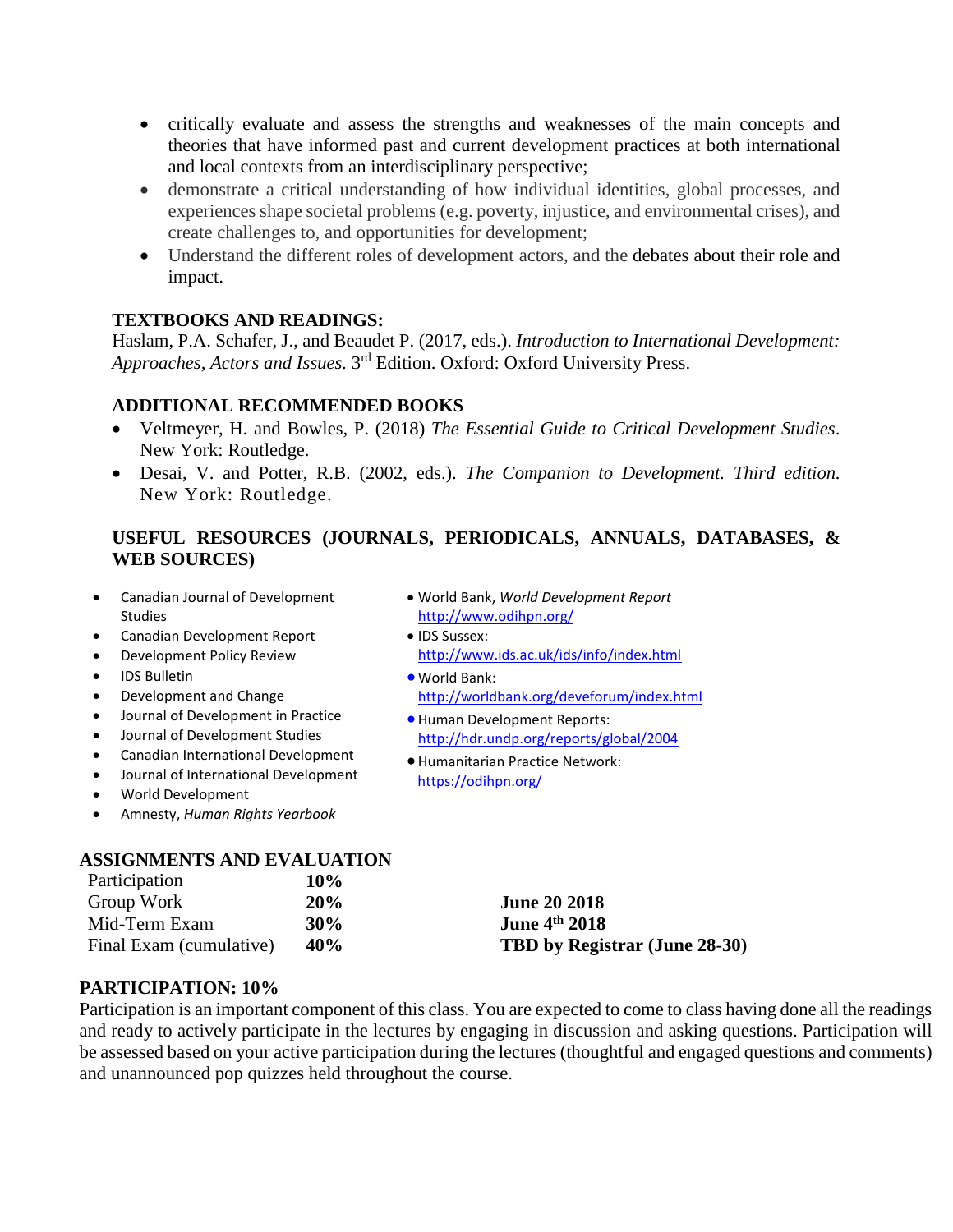#### **GROUP WORK: 20%**

Students will be divided into groups (number of students per group will depend on class size). Each group will present on an assigned topic covered in the class. This is a reflection exercise about key concepts and key scholars in development theory. Details to be discussed in class.

#### **MIDTERM EXAM 30%**

This is a closed-book exam designed to test your grasp of the material covered in lectures and from course readings, up to the date of the exam. This means that you will be expected to have read all the required readings on topics covered in the course, up to the date of the exam. The best way to prepare for this exercise is to read and reflect on lectures and course readings. Exams will also cover lectures by guest speakers, and information from videos/films shown in the class.

# **REGISTRAR-SCHEDULED FINAL EXAMINATION: 40%**

The final exam will consist of all material covered in lectures and course readings throughout the entire course. This means that you will be expected to have read all the required readings on topics covered in the entire course, including material covered prior to the midterm. The best way to prepare for the exam is to read and reflect on lectures and course readings. Exams will also cover lectures by guest speakers, and information from videos/films shown in the class.

#### **Both the midterm and final exam have a mixed format and may include a combination of multiple choice, short and long answers.**

**Note**: All written assignments (including, although to a lesser extent, written exam responses) will be assessed at least partly on writing skills. Writing skills include not only surface correctness (grammar, punctuation, sentence structure, etc.) but also general clarity and organization.

# **POLICY FOR LATE ASSIGNMENTS & MISSED EXAMS.**

a). Assignments submitted after the deadline may be penalized with the loss of a grade (e.g. A- to B+) for each day late. Extensions will only be granted under legitimate circumstances. See *Request for Extension Form* on D2L. This form should be filled out and submitted to me two weeks before the due date for the submission of the assignment. b) Similarly, no alternate dates for exams will be provided unless the student has been legitimately excused or have tangible reasons supported with documentation. The same policy applies to missed exams.

# **FREEDOM OF INFORMATION AND PROTECTION OF PRIVACY ACT**

This course is conducted in accordance with the Freedom of Information and Protection of Privacy Act (FOIP). As consequence, students should identify themselves on all written work by using their ID number. In addition, you will be required to provide a piece of picture identification to pick up an assignment or look at a final exam. For more information:

<http://www.ucalgary.ca/secretariat/privacy>

# **ADDITIONAL INFORMATION**: **USE OF EMAIL**

Due to a high volume of daily e-mail messages, students are advised to meet me during office hours or make an appointment in the case of an issue that requires urgent attention. Please note that e-mail messages can be sent to the wrong address, accidentally deleted, buried or disappear into cyberspace. All questions and requests should therefore be made in person, especially if they concern extensions and other serious or urgent matters. I normally reply within 72 hours during regular business hours. Questions of general interest can and will be addressed in class. Students are advised to use their **ucalgary** email accounts in all communication on issues related to this course, including all correspondence with peers and instructor. All course related communication with peers and instructor should be formal. This means that emails must be clearly written, devoid of short-hand and other forms of informalities.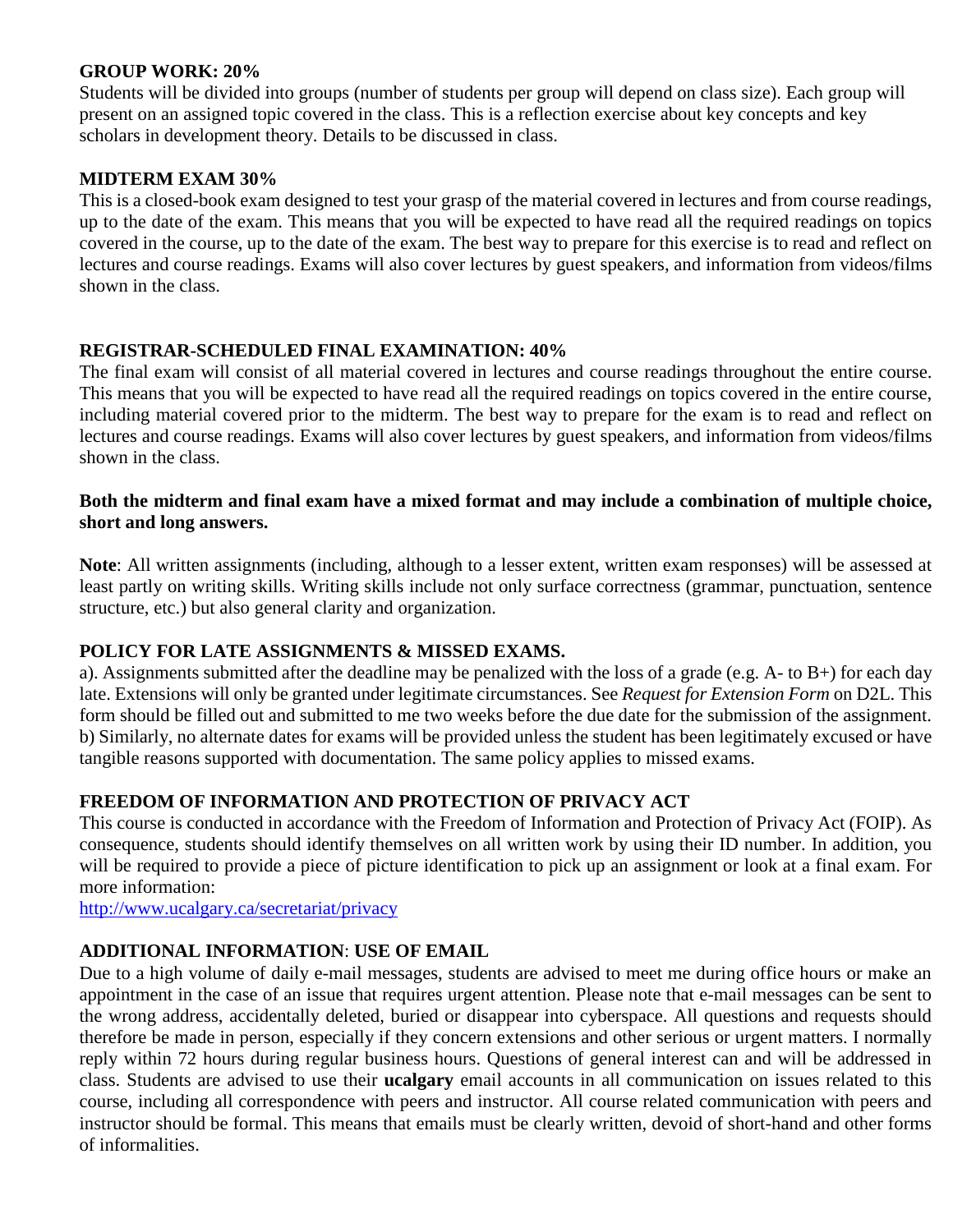#### **GRADING SYSTEM**

The following grading system is used in the Faculty of Arts. Where a grade on a particular assignment is expressed as a letter grade, it will normally be converted to a number using the midpoint of the scale. That is, A- would be converted to 87.5 for calculation purposes. An F will be converted to zero.

| <b>Grading Scale</b> |               |
|----------------------|---------------|
| $A+$                 | $94.9 - 100$  |
| $\mathsf{A}$         | $89.9 - 94.8$ |
| $A -$                | $84.9 - 89.8$ |
| $B+$                 | $79.9 - 84.8$ |
| B                    | $74.9 - 79.8$ |
| $B -$                | $70.9 - 74.8$ |
| $C+$                 | $66.9 - 70.8$ |
| $\mathsf{C}$         | $62.9 - 66.8$ |
| $C-$                 | $58.9 - 62.8$ |
| D+                   | $54.9 - 58.8$ |
| D                    | $49.9 - 54.8$ |
| $\mathbf{F}$         | 49.8 and      |
|                      | below         |

# **INTERNET AND ELECTRONIC COMMUNICATION DEVICE INFORMATION**

The use of cell phones is not allowed during lectures. Students may use computers in class, however, the instructor reserves the right to forbid students from using computers if their use is disruptive to the class. This may include chatting online, playing music or games etc. during class.

# **ACADEMIC MISCONDUCT**

For information on academic misconduct and the consequences thereof please see the current University of Calgary calendar at the following link:<http://www.ucalgary.ca/pubs/calendar/current/k.html>

# **SAFEWALK PROGRAM - 403-220-5333**

Campus Security will escort individuals day or night -- call 403-220-5333 for assistance. Use any campus phone, emergency phone or the yellow phone located at most parking lot booths.

# **STUDENT REPRESENTATION**

There are now four Arts reps because of the amalgamation, with the email addresses being: [arts1@su.ucalgary.ca;](mailto:arts1@su.ucalgary.ca) [arts2@su.ucalgary.ca;](mailto:arts2@su.ucalgary.ca) [arts3@su.ucalgary.ca;](mailto:arts3@su.ucalgary.ca) [arts4@su.ucalgary.ca](mailto:arts4@su.ucalgary.ca) Please contact if you have questions related to Students Union matters, events, or concerns. For your student ombudsman, please see:<http://www.ucalgary.ca/provost/students/ombuds>

#### ACADEMIC ACCOMMODATIONS

<http://www.ucalgary.ca/access/accommodations/policy> Students needing an Accommodation because of a Disability or medical condition should communicate this need to Student Accessibility Services in accordance with the Procedure for Accommodations for Students with Disabilities

Students needing an Accommodation based on a Protected Ground other than Disability, should communicate this need, preferably in writing, to the instructor of this course.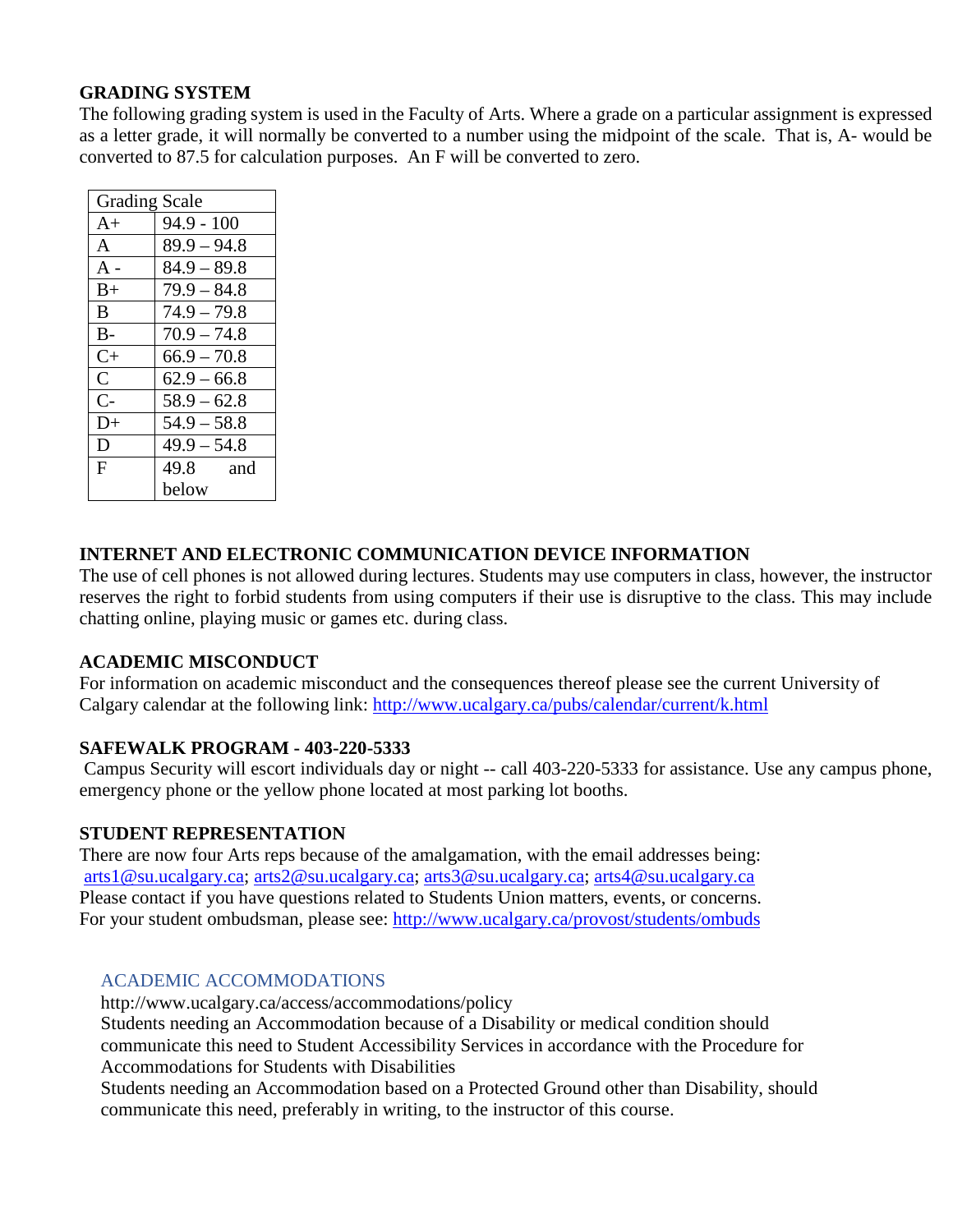#### ACADEMIC INTEGRITY

Academic integrity is essential to the pursuit of learning and scholarship in a university, and to ensuring that a degree from the University of Calgary is a strong signal of each student's individual academic achievements. As a result, the University treats cases of cheating and plagiarism very seriously. Non-academic integrity also constitutes an important component of this program.

For detailed information on what constitutes academic and non-academic misconduct, please refer to the following [link: http://www.ucalgary.ca/pubs/calendar/current/k-2-1.html](http://www.ucalgary.ca/pubs/calendar/current/k-2-1.html)

All suspected cases of academic and non-academic misconduct will be investigated following procedures outlined in the University Calendar. If you have questions or concerns about what constitutes appropriate academic behavior or appropriate research and citation methods, you are expected to seek out additional information on academic integrity from your instructor or from other institutional resources.

Where there is a criminal act involved in plagiarism, cheating or other academic misconduct, e.g., theft (taking another student's paper from their possession, or from the possession of a faculty member without permission), breaking and entering (forcibly entering an office to gain access to papers, grades or records), forgery, personation and conspiracy (impersonating another student by agreement and writing their paper) and other such offences under the Criminal Code of Canada, the University may take legal advice on the appropriate response and, where appropriate, refer the matter to the police, in addition to or in substitution for any action taken under these regulations by the University

#### TEACHING EVALUATIONS / USRIS (Universal Student Ratings of Instruction)

At the University of Calgary, feedback provided by students through the Universal Student Ratings of Instruction (USRI) survey provides valuable information to help with evaluating instruction, enhancing learning and teaching, and selecting courses. Your responses make a difference, please participate! Website: http://www.ucalgary.ca/usri

#### Writing Across the Curriculum

Writing skills are not exclusive to English courses and, in fact, should cross all disciplines. The University supports the belief that throughout their University careers, students should be taught how to write well so that when they graduate their writing abilities will be far above the minimal standards required at entrance. Consistent with this belief, students are expected to do a substantial amount of writing in their University courses and, where appropriate, members of faculty can and should use writing and the grading thereof as a factor in the evaluation of student work. The services provided by the Writing Support, part of the Student Success Centre, can be utilized by all undergraduate and graduate students who feel they require further assistance

**Emergency Evacuation Assembly Points:** In the event of an emergency that requires evacuation, please refer to the following link to become familiar with the assembly points for the class: <http://www.ucalgary.ca/emergencyplan/assemblypoints>

#### Freedom of Information and Protection of Privacy Act:

The University of Calgary is committed to protecting the privacy of individuals who work and study at the University or who otherwise interact with the University in accordance with the standards set out in the Freedom of Information and Protection of Privacy Act. Please refer to the following link for detailed inform[ation: http://www.ucalgary.ca/legalservices/foip](http://www.ucalgary.ca/legalservices/foip)